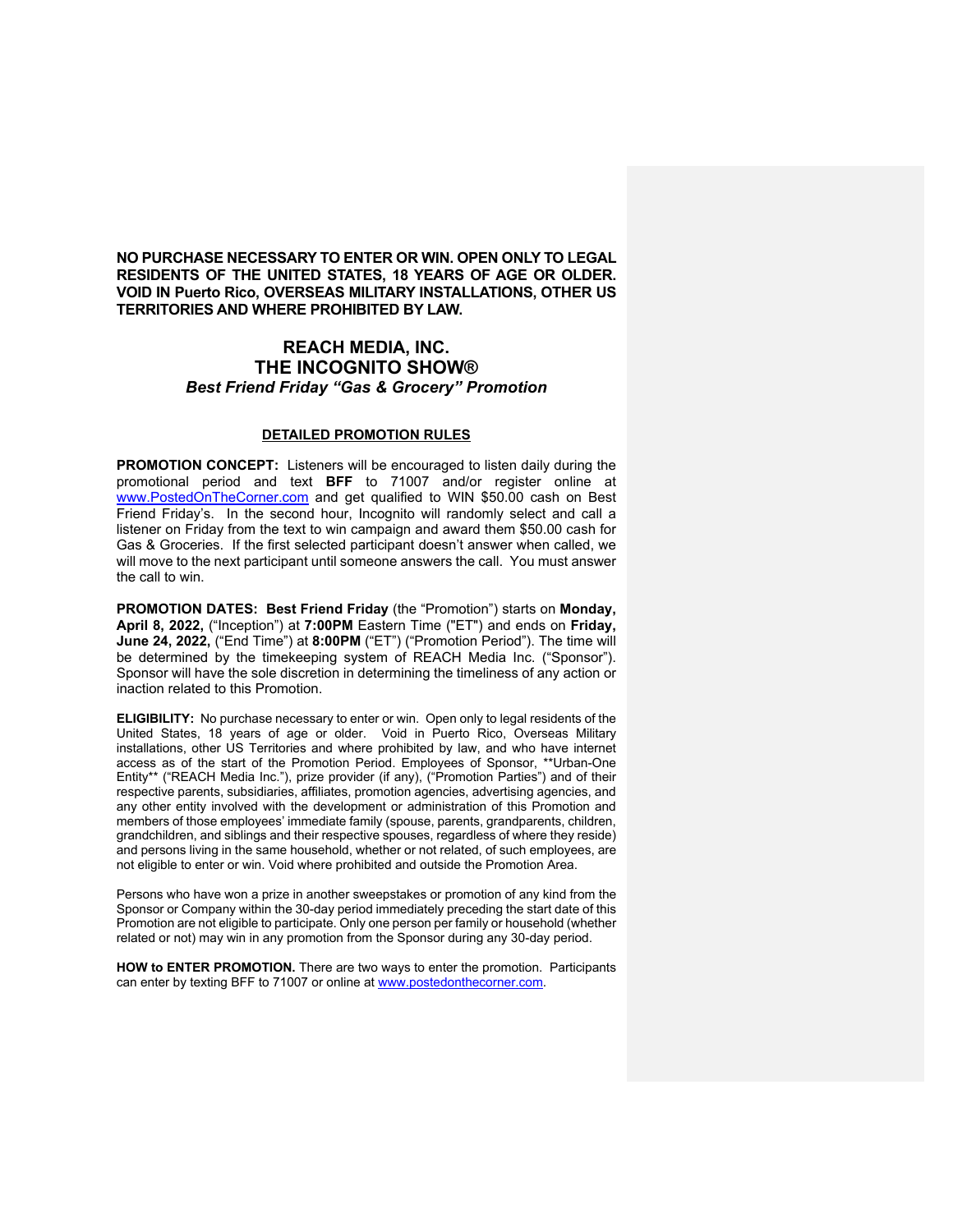**Text Message:** To enter the Promotion and sign up for the Sponsor text club, first text the **BFF** to **71007**. You will then be sent a text message inviting you to enter the Promotion and sign up for the Sponsor text club. Reply "Y" to complete entry and text club sign-up. By signing up for the text club, you agree to receive autodialed Sponsor and third-party ads to the number you provide. Consent to receive texts is not required for purchase of any good or service from Sponsor. All text message entrants must have a text messaging two-way capable handset and digital service in order to enter the Promotion using the text messaging method. Text message entrants will be sent a text message to confirm or reject entry into a Sweepstakes. Text STOP to stop and HELP for help. Text-message entries may be subject to fees under the terms of the entrant's cell-phone/text messaging subscription plan (contact your carrier for pricing plans and details). Text messaging and wireless service are not available in all areas. If any dispute arises as to identity of any text-message entrant, the entrant will be considered the authorized account holder. "Authorized Account Holder" is defined as the natural person who is assigned a number by the cellular provider or as shown on the cellular provider's records or the natural person authorized to use the number by an entity that is shown on the cellular provider's records for that number.

**Online:** During the Promotion Period, visit www.postedonthecorner.com ("Website") and accurately complete the online entry form for the Promotion to receive one entry. To enter the Promotion using a mobile device, you must have a service plan for your web-enabled mobile device with your wireless service provider. If there is a dispute regarding the identity of an online entrant's entry, the entry will be deemed to have been made by the authorized holder of the email account at the time the entry was made. The authorized account holder is the natural person who is assigned to the applicable account by the email platform. If you choose to enter using your mobile phone, standard data rates may apply. See your wireless service provider for pricing plan details and capabilities. The information you provide will be used for the purposes of Promotion administration and in accordance with Sponsor's Privacy Policy.

**CONDITIONS APPLICABLE TO ALL ENTRIES:** Entries must be received by the end of the Promotion Period to be eligible**. Limit one entry per person throughout the Promotion Period** (**Monday, April 8, 2022,** ("Inception") at **7:00PM** Eastern Time ("ET") and ends on **Friday, June 24, 2022,** ("End Time") at **8:00PM** ("ET") ("Promotion Period"). Entries received from any person in excess of the stated limitation will be void if discovered by Sponsor. Illegible and incomplete entries are void.

**WINNER DETERMINATION, NOTIFICATION, AND VERIFICATION:** At the end of each week during the promotional period one potential winner will be randomly selected on each **Friday** of the month from all of the eligible entries collected. In the second hour, Incognito will randomly select and call a listener on Friday from the text to win campaign and award them \$50.00 cash for Gas & Groceries. If the first selected participant doesn't answer when called, we will move to the next participant until someone answers the call. You must answer the call to win. Odds of winning the prize depend on the number of eligible entries. Sponsor will attempt to notify potential winner by email or telephone, and potential winner must respond within 24 hours of initial notification attempt. Potential winner will be asked to provide their full name, telephone number (including area code), date of birth, street address, and/or email address. Potential winner may be required to complete an Affidavit of Eligibility, Liability and Publicity Release (unless prohibited by law) and any other documents required by

**Commented [BH1]:** TBD what happens if a potential entrant is already a member of the text club.

**Commented [BH2]:** We recommend an alternate method of entry with a text message sweepstakes.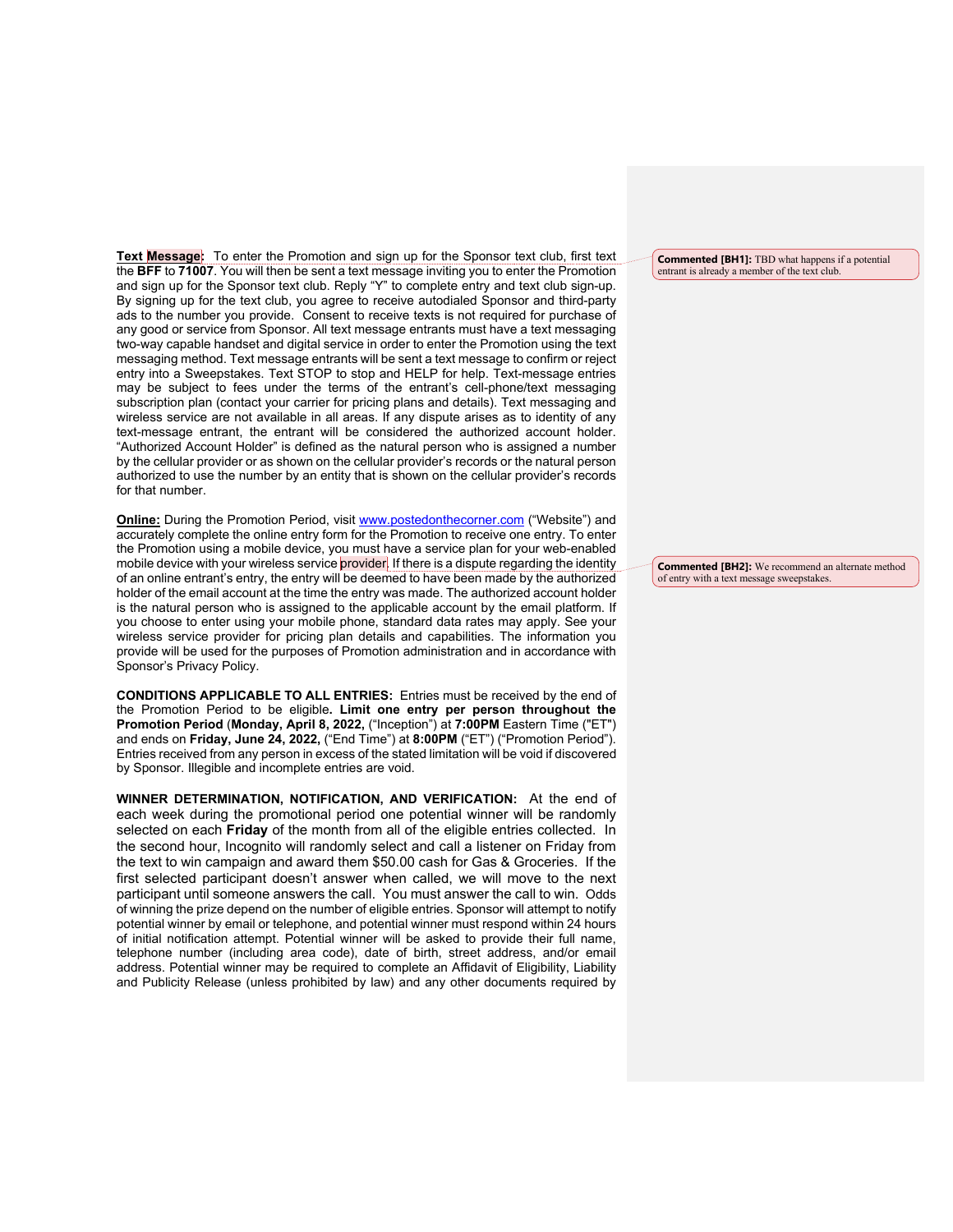Sponsor, and, if so, required documents must be signed and returned within three business days of date appearing on prize notification. Prize will be awarded only upon winner verification and final approval by the Sponsor. If potential winner does not respond by the deadline set forth above, if potential winner does not claim the prize by the deadline, if prize notification is returned as undeliverable, if potential winner fails to sign and return requested documentation within the specified time period, and/or if potential winner is not in compliance with these Official Rules, including eligibility requirements, that potential winner may be disqualified and, at Sponsor's sole discretion, the Sponsor may select an alternate winner, time permitting, by random drawing from remaining eligible entries. If the winner is at least 18, but still considered a minor in his/her jurisdiction of residence, Sponsor reserves the right to award the prize in the name of his/her parent or legal guardian who will be responsible for fulfilling all requirements imposed on winner set forth herein. Winner may be instructed to come to the offices of the Sponsor located at the address set forth below during regular business hours to claim the prize, and, if so, winner will be given a deadline to do so. If Sponsor mails prize to winner, Sponsor is not responsible for loss, delay, or damage in delivery. Winner may be required to provide valid identification (e.g., via valid state-issued driver's license, passport or other governmentissued I.D. containing the person's name, date of birth, and photograph) to claim the prize. If so, identification documents must match information previously provided to the Sponsor. The prize may be claimed only by the actual winner. Friends and family members are not eligible to claim the prize on behalf of the winner. Released Parties (defined below) shall not be liable for any claims made by ineligible entrants.

**PRIZE:** The prize is \$50.00 cash on each Friday's during the promotional period. The retail value of the prize is \$**600.00**. Prize is awarded "as is" with no warranty or guarantee, either express or implied. No substitution of prize is offered, and the prize may not be transferred to a third party. Non-cash prizes may not be redeemed for cash value, except as determined by Sponsor in its sole discretion. The Sponsor reserves the right to substitute an item of equal or greater value if an advertised prize element is unavailable. All federal, state, and local taxes on the prize, and any other costs, fees, and expenses associated with prize acceptance and use not specifically provided for herein are the sole responsibility of the winner. Properly claimed prize will be awarded, but in no event will Sponsor award more prizes than are provided for in these Official Rules.

To the extent that prize elements are provided by third-party providers, winner agrees to look solely to applicable prize providers with respect to any claims, losses, or disputes in connection therewith. If any winner is found to be in violation of these Official Rules or is otherwise determined by the Sponsor, in its sole discretion to be ineligible, he/she may be required to forfeit the prize or to reimburse the Sponsor for the stated value of the prize if such a violation is found after the prize has been used by the winner. Dates and times of concerts, events, trips, and activities are subject to change, and those changes are beyond the control of the Sponsor. Changes of venue and cancellation of engagements by performing artists and/or their management may be permanent in nature. The Sponsor is not responsible for replacing tickets if a show is canceled because of weather, promoter, performer, or any other reason. The Sponsor is not obligated to make any effort to find an alternative prize under these circumstances. Transportation to and from any event venue, parking, meals, beverages, souvenirs, and incidentals will be the responsibility of the winner and his or her guest. Movie passes and/or special screening and premiere movie passes are valid for space available only. Seating is provided on a first-come, first-served basis. Gift cards are subject to terms and conditions as specified by issuer.

**Commented [BH3]:** What is the likelihood there will be more than one prize?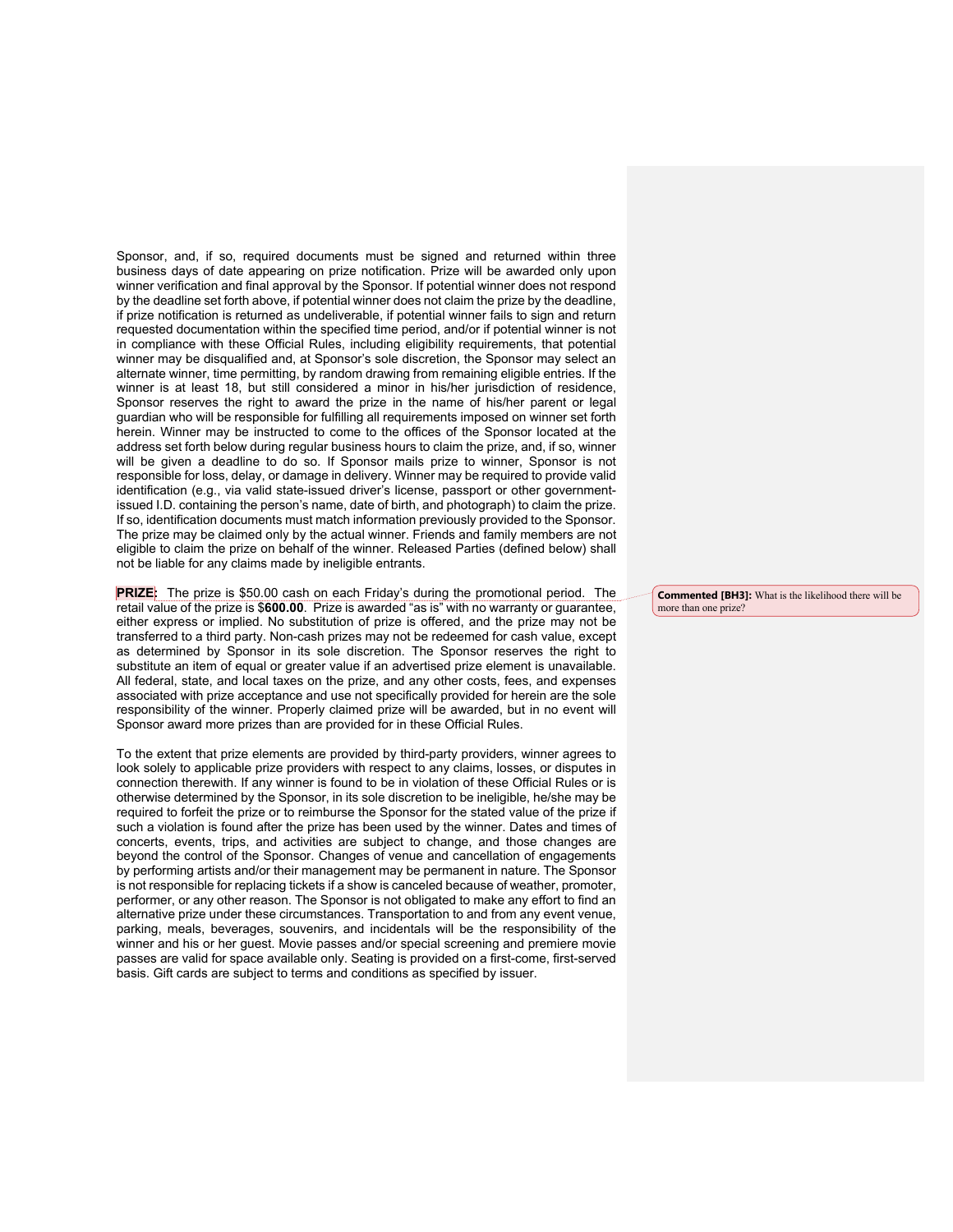**COPY OF RULES AND LIST OF WINNERS.** For a copy of these Official Rules or a List of Winners (available after Monday, June 27, 2022) send a self-addressed, stamped envelope to the Incognito Show "Best Friend Friday" Promotion, c/o REACH Media, Inc., 101 Marietta Street NW, 12th Floor, Atlanta, GA 30303. Request must be received no later than Friday, July 29, 2022. These Official Rules are also available online at www.postedonthecorner.com

**GENERAL CONDITIONS:** Entrant agrees that it is entrant's responsibility to participate in the Promotion and to use the prize (if applicable) in a manner that is safe for entrant and third parties. By participating, each entrant agrees: (a) to abide by these Official Rules and decisions of Sponsor and judges, which will be final and binding in all respects relating to this Promotion; (b) to release, discharge, and hold harmless the Promotion Parties, any applicable social media platform (Twitter, Instagram, or Facebook), and the advertising agencies, promotion agencies, and any other third-parties involved in the development or administration of this Promotion and all of their respective parents, affiliates, subsidiaries, and all of the respective officers, directors, shareholders, employees, agents and representatives of the forgoing (collectively, "Released Parties") from all injuries, liability, losses and damages of any kind to persons, including death, or property resulting, in whole or in part, directly or indirectly, from entrant's participation in the Promotion or any Promotion-related activity or the acceptance, possession, use, or misuse of the awarded prize or prize element; and (c) to the use of his/her name, voice, submitted entry, performance, photograph/video, prize information, image, and/or likeness for programming, advertising, publicity, trade, and promotional purposes in all media, now or hereafter known, worldwide and on the Internet, and in perpetuity by Sponsor and its designees (unless prohibited by law), without compensation or additional consents from entrant or any third party and without prior notice, approval or inspection, and to execute specific consent to such use if asked to do so. By entering, entrant also agrees not to release any publicity or other materials on their own or through someone else regarding their participation in the Promotion without the prior consent of the Sponsor, which Sponsor may withhold in its sole discretion. Sponsor also reserves the right, in its sole discretion, to modify these Official Rules for clarification purposes without materially affecting the terms and conditions of the Promotion. Sponsor reserves the right to disqualify any individual from further participation in the Promotion if Sponsor concludes, in its sole discretion, that such person: (a) has attempted to tamper with the entry process or other operation of the Promotion; (b) has failed to comply with or has attempted to circumvent these Official Rules; (c) has committed fraud or attempted to undermine the legitimate operation of the Promotion; or (d) has acted toward Sponsor, any other entity affiliated with the Promotion, or any other entrant in an unfair, inequitable, annoying, threatening, disrupting, or harassing manner. If a dispute arises regarding compliance with these Official Rules, Sponsor may consider, in its sole discretion, data reasonably available to Sponsor through information technology systems in Sponsor's control, but Sponsor will not be obligated to consider any data or other information collected from any other source. Any failure by Sponsor to enforce any of these Official Rules will not constitute a waiver of such Official Rules. If there is a conflict between any term of these Official Rules and any marketing or entry materials used in connection with the Promotion, the terms of these Official Rules will govern.

**MISCELLANEOUS:** Released Parties are not responsible for lost, late, incomplete, damaged, inaccurate, stolen, delayed, misdirected, undelivered, or garbled entries, tweets, retweets, Twitter, Instagram or Facebook updates; or for lost, interrupted or unavailable network, server, Internet Service Provider (ISP), Website, or other